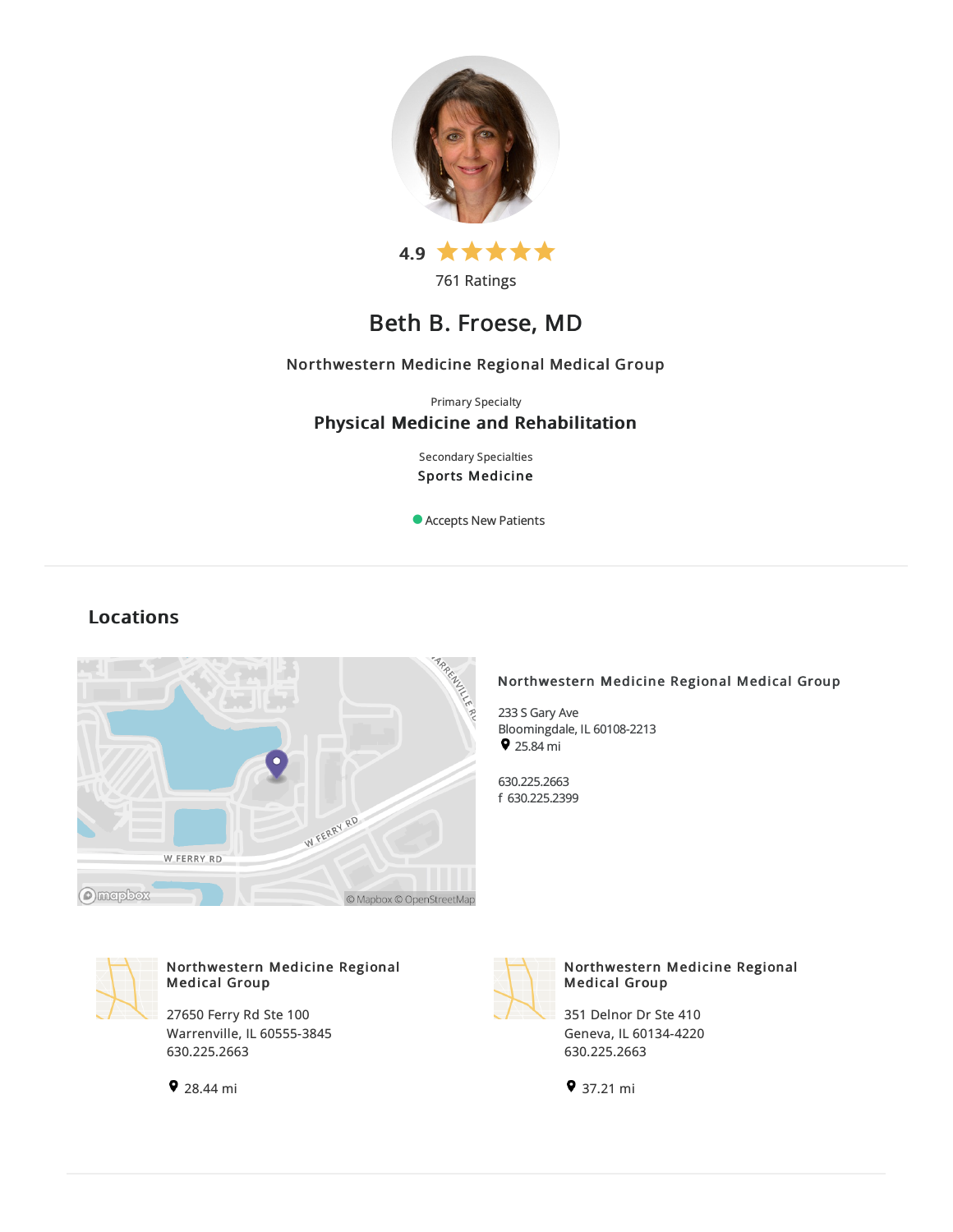# Insurance Accepted

Insurance plans are subject to change. View [insurance](https://www.nm.org/patients-and-visitors/billing-and-insurance/insurance-information/accepted-insurance-plans) plans accepted at each hospital and by each NMHC physician group.

# Practice Groups and Affiliations

| <b>Medical Group</b>       | Northwestern Medicine Regional Medical Group                 |
|----------------------------|--------------------------------------------------------------|
| <b>Physician Category</b>  | Northwestern Medicine Physician Network                      |
|                            | Northwestern Medicine Regional Medical Group                 |
| <b>On Medical Staff At</b> | <b>Central DuPage Hospital</b>                               |
|                            | <b>Delnor Hospital</b>                                       |
|                            | Northwestern Medicine Surgery Center                         |
|                            |                                                              |
| <b>Education</b>           |                                                              |
| <b>Medical Education</b>   | MD, East Carolina University Brody School of Medicine - 1992 |
| Internship                 | Vidant Medical Center/East Carolina University - 1993        |

# Board Certifications

American Board of Physical Medicine and Rehabilitation - Physical Medicine & Rehabilitation (Certified) American Board of Physical Medicine and Rehabilitation - Sports Medicine (Certified)

# Practice Focus Areas

Arthritis Back/Neck/Spine Degenerative Disc Disease Running Injuries Women's Health

Herniated Disc Interventional Pain Management Musculoskeletal Medicine

# Ratings & Reviews

At Northwestern Medicine, our patient's feedback is important to us. While different care providers have their own unique strengths, we strive to be as transparent as possible with our quality of care. Read more

Care Provider Ratings

Overall rating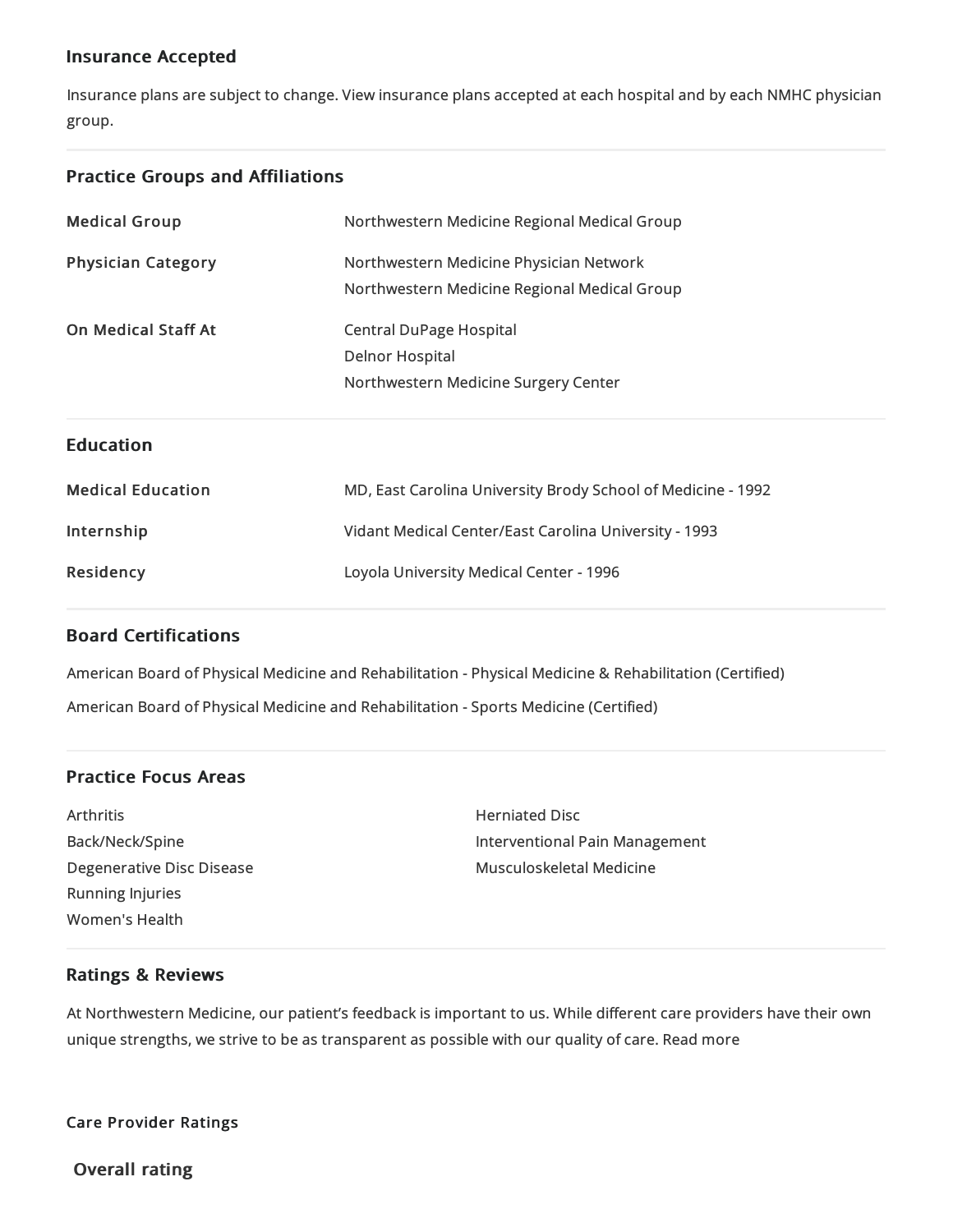

### Reviews From Patients 293 Reviews

AUGUST 312021

Very Pleasant and very knowledgeable.

### AUGUST 312021

She always has several treatment plans in mind and always has ways the patient can contact her and get immediate help if necessary. A very professional and personable doctor.

### AUGUST 252021

She listens, she examines thoroughly and she is a kind person, who has also treated my father.

### AUGUST 242021

Her approach is kind and logical. Shes an excellent educator. I so appreciate her

### AUGUST 242021

Dr. Froese is very personable. She listens.

AUGUST 242021 Dr. Froese is very caring.

AUGUST 232021 Listens well and suggests

### AUGUST 232021

Dr. Froese has been a huge help to me in diagnosing and treating my chronic back pain.

### AUGUST 192021

My husband started going to her so I followed suit

### AUGUST 142021

Knowledgeable, professional, personable and caring.

### AUGUST 122021

My Doctor foresa is A. Good she displaying to you and with attention but it hurts you

# AUGUST 112021

Dr. Froese is a lovely, caring, and highly competent physician.

### AUGUST 112021

Caring and knowledgeable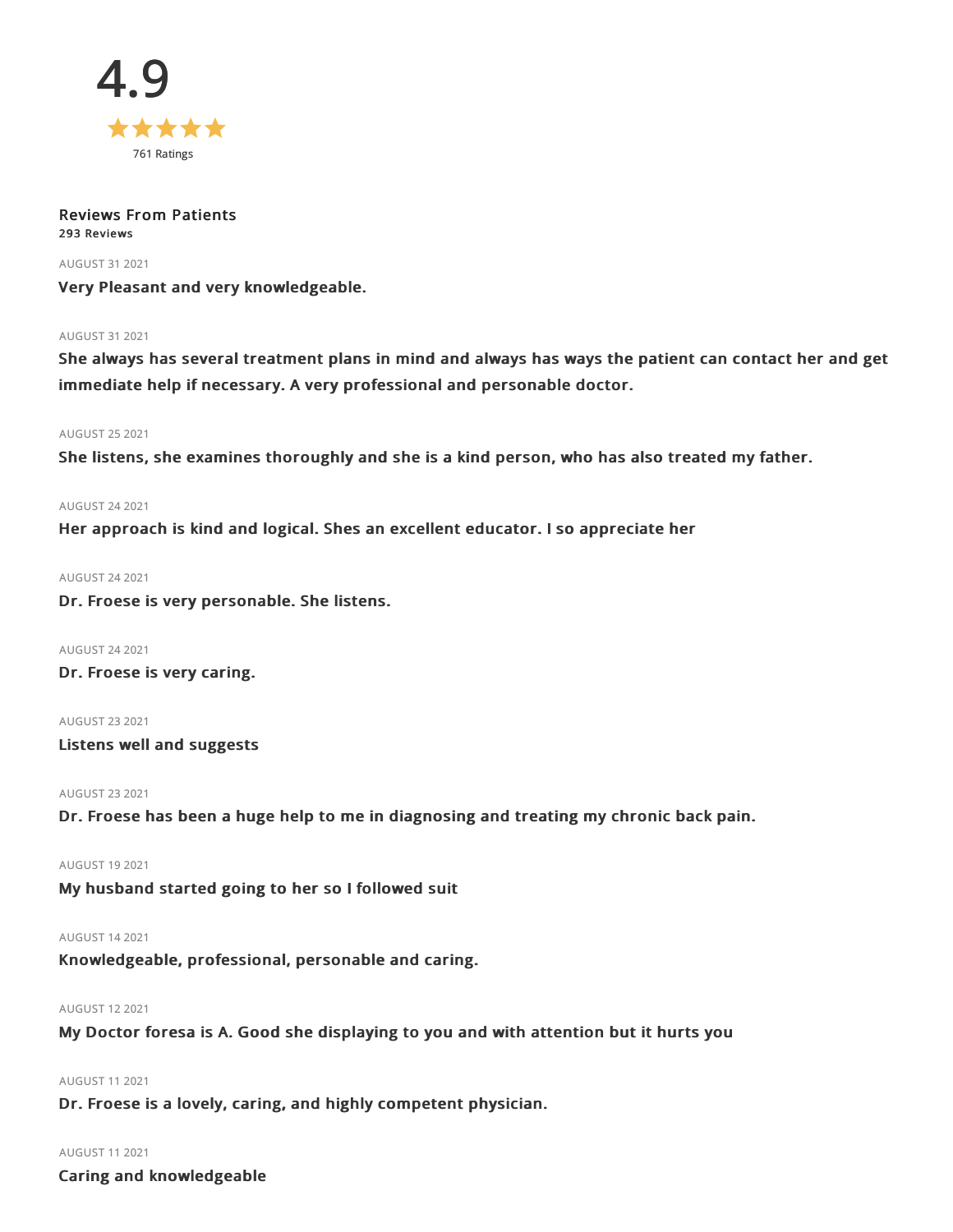#### AUGUST 102021

Compassionate, caring, professional. Talks in plain English. Doesnt dodge tough questions. Listens.

### AUGUST 12021

### Very professional and knowledgeable

### AUGUST 12021

Dr. Froese is thorough and caring. She listens and explains. Her treatment plan for my pain was effective. Great doctor.

### **IULY 29 2021**

Very thorough and patient

### JULY 29 2021

I gave her a 10 only because there wasnt an option for anything higher than that! She was wonderful, and took all the time needed to review my test results, what they meant to me, what options I had to try and manage them, and she also answered all of my questions. It was an outstanding experience overall.

### JULY 262021

Dr. Froese takes all the time needed and listens well. I feel she works with me to find solutions to my arthritis pain, not dictating what I should do. Her manner is so pleasant!

### JULY 262021

Dr Froese is a remarkable orthopedic physician. Even with the backlog of patients facing doctors after the pandemic, she was able to evaluate my situation and establish a path forward without me feeling "rushed" through.

### JULY 232021

Good explanations. Explains options

### JULY 222021

She is very knowledgeable and explains what is happening

### JULY 222021

Dr  $\tilde{A}^{\circ}A$ ,  $\hat{A}\in\tilde{A}$   $\tilde{C}$ ,  $\tilde{A}$   $\tilde{A}$   $\tilde{C}$  Froese is great  $\tilde{A}^{\circ}A$ ,  $\tilde{E}$  and takes very good care of you and explains everything. Thank you  $\tilde{A}^{\circ}$ Å, â, ¢?ðÅ,?»

### JULY 212021

Very professional and thorough

### JULY 20 2021

She is very astute and she will come up with sound advice on your medical advice.88

### JULY 172021

Very pleasant. Seemed thorough. Now waiting for PT appointment. So wont know results till I know if recommended PT works.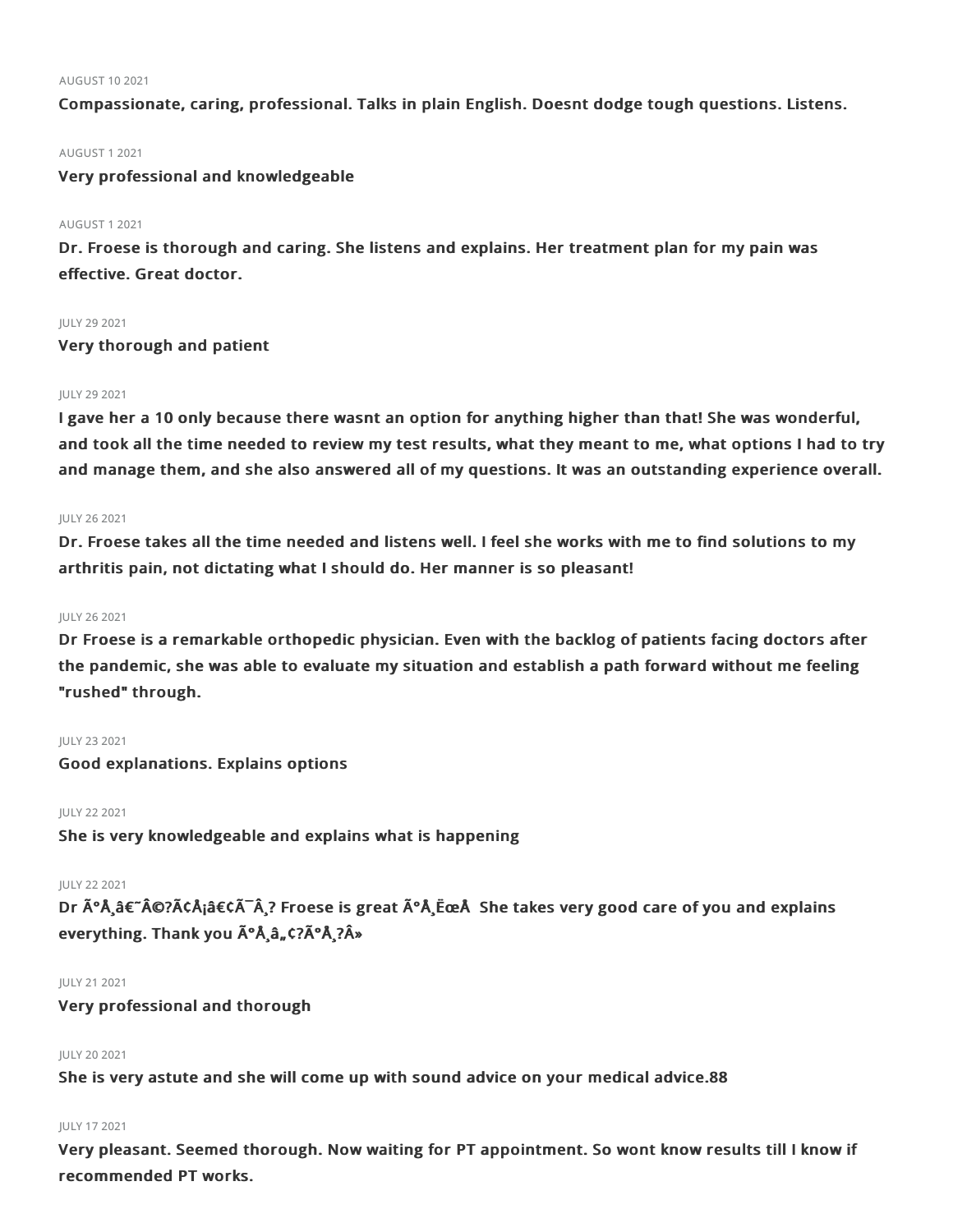#### JULY 152021

### Very thorough

### JULY 152021

I have only seen her once. But at least based on that meeting, she seems competent, open-minded and caring

### JULY 152021

Dr.Beth Froese is the best. So kind,caring and attentive. I never feel rushed by her. AMAZING orthopedic physician!

### JULY 142021

Takes the time to explain everything to you, and really listens. Works with you to create a plan!

### JULY 132021

I really am glad my GP sent me to Dr Froese. She listened to my description of pain and came up with some solutions. I will recommend her highly to anyone.

### JULY 122021

She is so caring and professional

### JULY 122021

Good communicator, thorough, explained the test well.

### JULY 122021

Gave me complete information on my issue She was understanding and very very kind. Made me feel so much better about my issue. Definitely great

### JULY 72021

She was kind and quick to help me find solutions.

JULY 62021

Professional, compassionate, and competent.

### JULY 62021

Dr Froese, is just exceptional. She has a beautiful and caring heart. And I am very fortunate to have her as my orthopedic doctor. She truly cares and wants to help her patients. I know that because I am one of her patient's and she is helping me. I am very happy Dr Froese is my doctor.

### JULY 62021

Confidence and trust

### JULY 32021

She listened to me and didn't blow off what I was saying.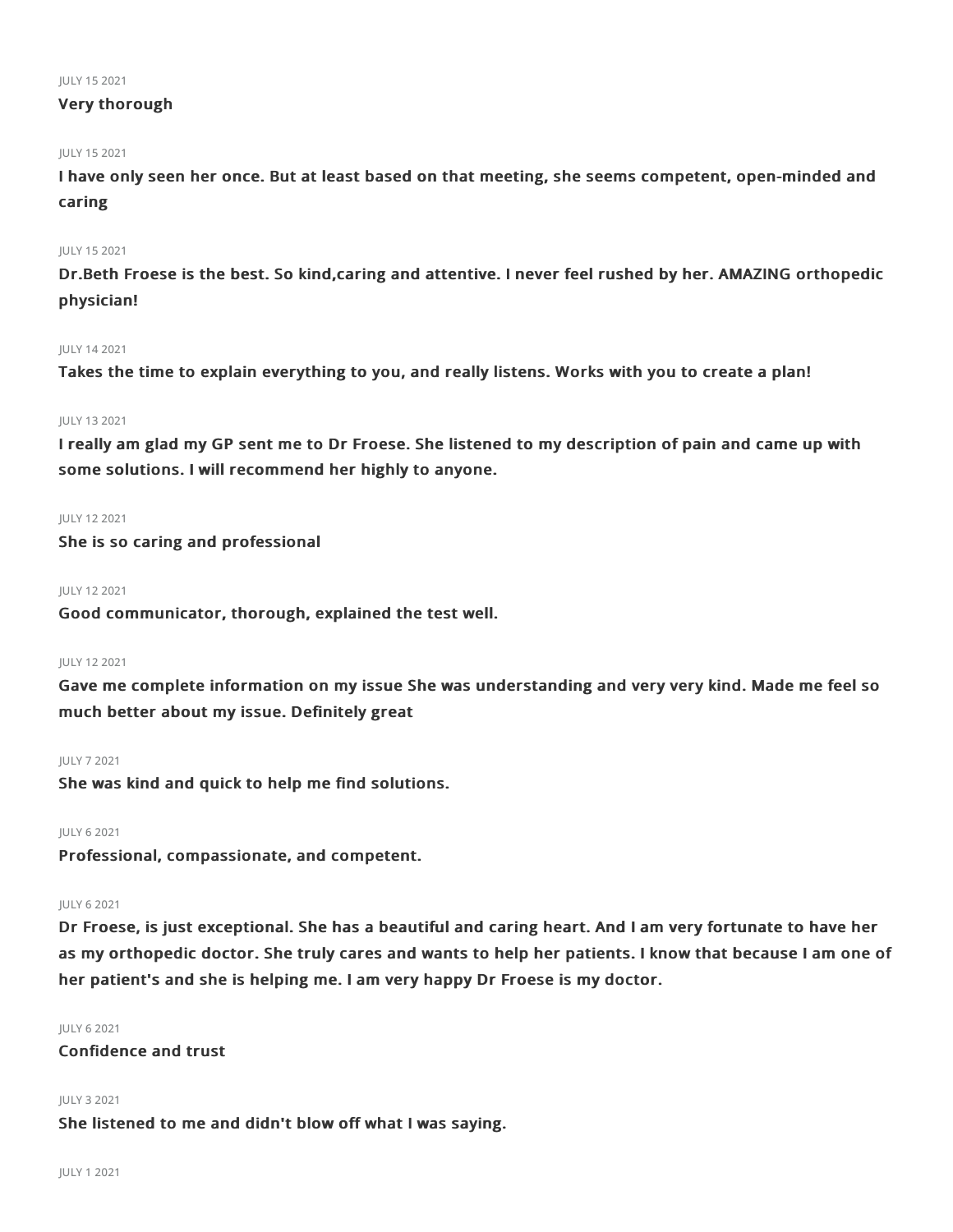Good doctor, gave me references to interventional radiology for kyphoplasty, and reference to ongoing care for osteoporosis.

### JUNE 302021

She listens and explains things

### JUNE 302021

knowledgeable Å"good listener? doctor

### JUNE 282021

Doctor Froese is not only an excellent doctor but also a very caring one. She is easy to talk to and very thorough. Doctor Froese takes time to get all the information she needs through careful examination, xrays and questions. She has been able to give me a 100% cure for orthapaedic problems I've had in the past.

### JUNE 202021

She is thorough, patient with questions and knowledgeable.

### JUNE 172021 Very professional & attentive

### JUNE 162021

Dr. Froese is wonderful!!! She listens, evaluates, suggests options for my successful recovery. She has helped me in a way other doctors haven't and I could not say enough good things about her!!!

### JUNE 152021

She took time to explain everything to me. She sharec and explained test results and recommended a great plan of care. She listened to me and answered all of my concerns. I left feeling confident that my condition will improve.

### JUNE 112021

She is a kind and caring woman who knows her business. Yet she is very professional and extremely supportive to your needs.

### JUNE 112021

She has always been able to treat with great results!!

### JUNE 102021

Good listener, highly skilled, problem solver, good use of time, caring Å THE BEST IF THE BEST?

### JUNE 92021

Took time to explain plus made sure I understood.

### JUNE 92021

She's the best  $\tilde{A}^{\circ}$ Å EceÅ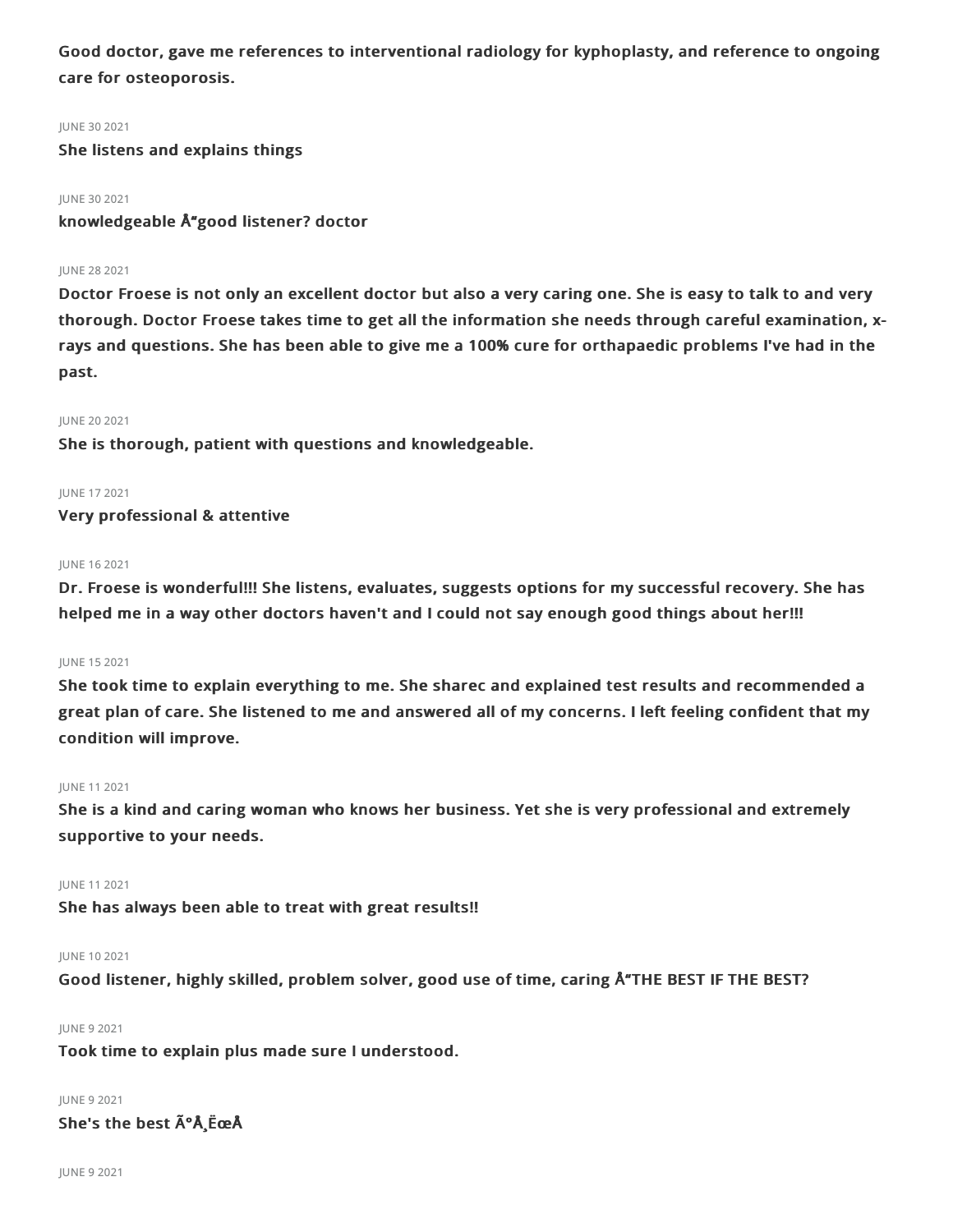She seems genuinely concerned and wants to help you.

### JUNE 42021

Dr Beth B. Froese, MD is very knowledgeable and capable of what she is doing and very professional when she is talking to her patient1.

### JUNE 32021

I have only met with her one time and will need to have more contact before I could read her any higher

### JUNE 32021

Dr. Froese takes time to go over all the health issues, remedies, alternate plans, and is professional.

### JUNE 22021

Thorough questioning and explanations by doctor.

### JUNE 22021

She got me in for therapy sooner than I could get in on my own and prescribed prednisone for my pain, which I really needed.

### JUNE 22021

Dr. Froese is very knowledgeable about orthopedic rehabilitation. She clearly explains your status, shows you all the X-ray and MRI results, and explains what you are seeing. Then she tells you your options, and always asks if you have any questions.

### JUNE 12021

Very personable, skilled and a good listener

### JUNE 12021

Pleasant, professional, knowledgeable.

### MAY 272021

She is exceptionally good and willing to take the time to explain all options. Shes excellent.

### MAY 272021

I cant give her a 10 YET, because she hasn't given me a cortisone shot in my back yet. Send this survey back and I'll see how I am doing!

### MAY 272021

Dr. Froese took the time with me to find out where my pain was located. She was very knowledgeable and compassionate. I felt very comfortable with her.

### MAY 26 2021

She takes time with you, is very thorough & tailors your plan well to your needs. Also very personable!

### MAY 25 2021

She is excellent, personable, and has helped me so much in just a few visits! Im someone recommended I go see her specifically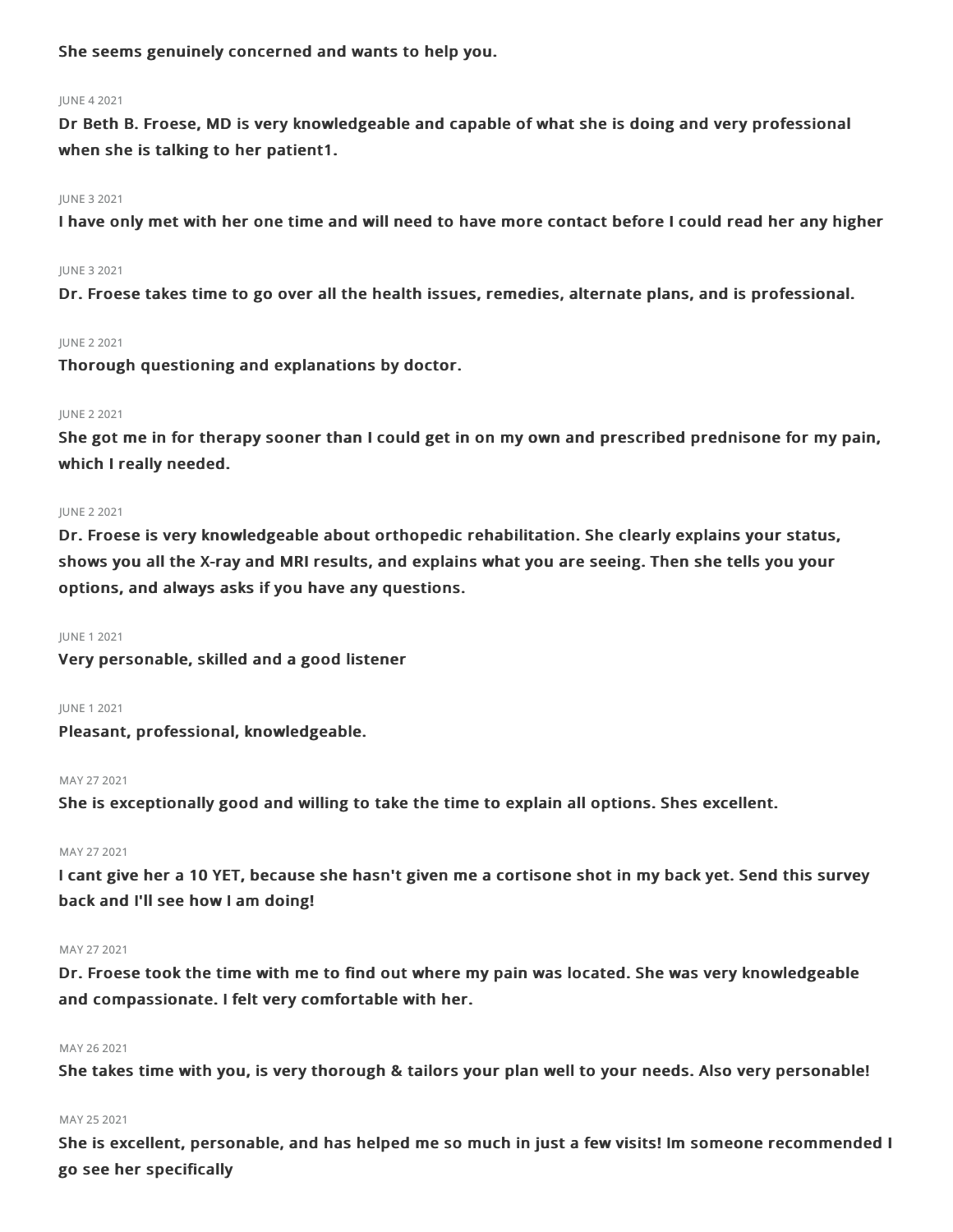MAY 242021

### Shes through

#### MAY 23 2021

Very caring and listens well.

### MAY 21 2021

Dr. Froese is the puzzle master. She figures things out and is helping me resolve my issues.

#### MAY 192021

She was recommended by two friends. So for that reason I am going to try and see if I get good results as they did.

### MAY 172021

She was kind and quick.

### MAY 162021

Shes an amazing knowledgeable doctor! Feel very safe with her!

### MAY 132021

### she's good

### MAY 122021

How she has helped me with her advice and expertise through the years! I have complete confidence in her.

```
MAY 112021
```
Great attention to detail and excellent communication.

### MAY 102021

She is thorough and really dug deep for a solution to my medical problem.

### MAY 102021

Professional, knowledgeable

### MAY 102021

Dr. Frose is a true professional while at the same time friendly, caring and helpful. She spent a good deal of time with me, addressing all my concerns.

### MAY 82021

Dr. Beth Froese is professional and caring. After my visit with her I felt like we had thoroughly addressed my back issues. She always asks direct questions to help with the diagnosis. I had a plan when I left her office. Again, the team approach between patient and doctor is very satisfying.

### MAY 62021

Dr Froese is the best ever! She listens to understand your problem and always has good solutions.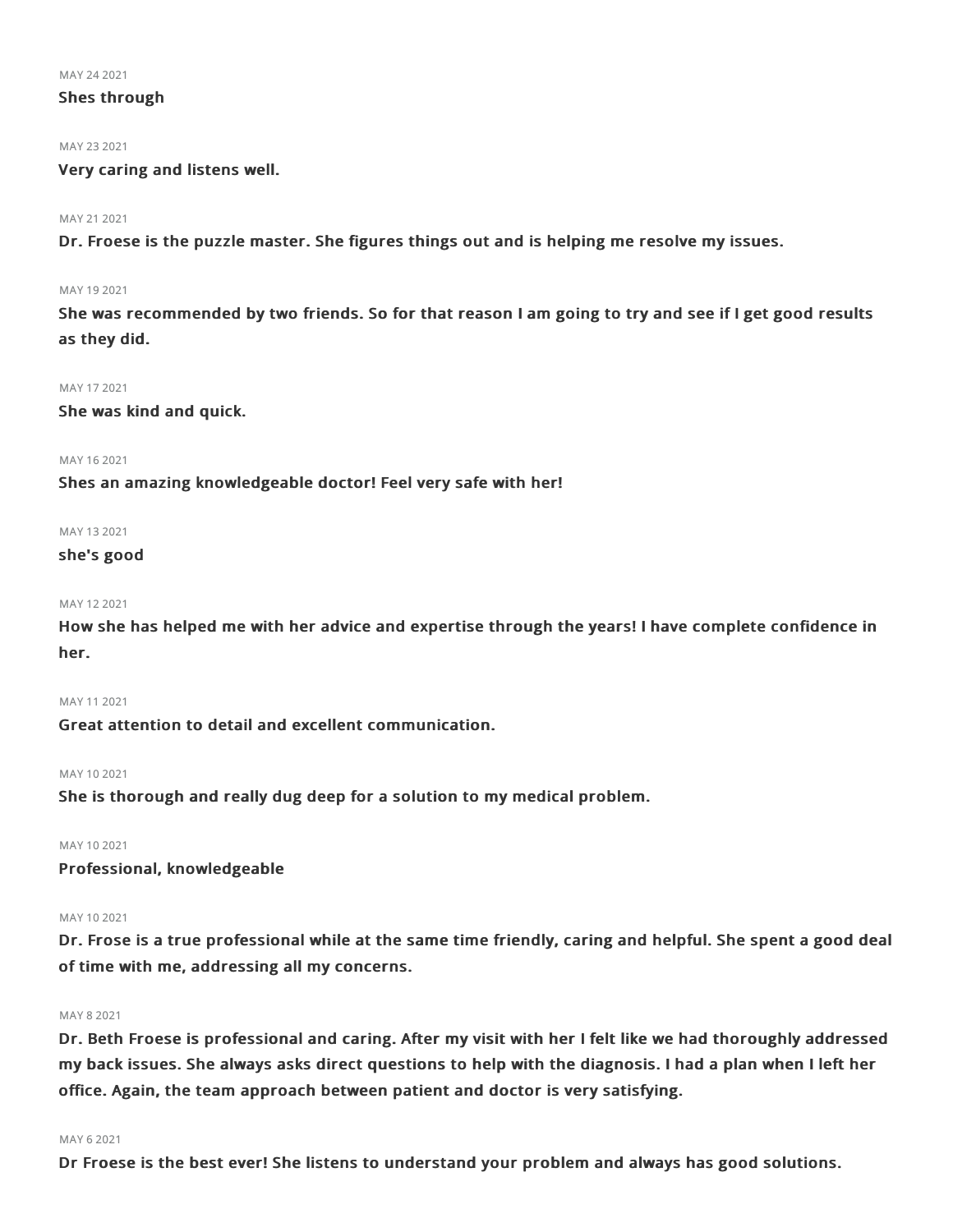MAY 52021

She cares. Is thorough. Explains all her decisions or suggestions.

MAY 52021

Again thorough Professional Caring

MAY 42021

Solution driven and knowledgeable

### MAY 32021

I have seen her for a number of years and also have recommended her to other people. She explains and takes time to listen.

### MAY 32021

Excellent comprehensive evaluation.

MAY 12021

very capable and friendly

#### MAY 12021

I was in a very emotional state and she listened and give me info I needed

APRIL 30 2021

Prescription never called in. Now must wait 3 days until it can be taken care of.

APRIL 30 2021

pleasant personality & very professional

APRIL292021

She is kind and caring about my issues

APRIL282021

Very through Nice Listens

APRIL282021

Very professional and kind and extremely gentle when administering injections.

### APRIL282021

She is so very helpful and a good listener. Always consistent and puts the patient first.

### APRIL282021

She didnt care or seem interested in helping me

### APRIL262021

She was very knowledgeable,kind and professional. Appointment was not rushed. I felt very comfortable with the care plan we agreed on